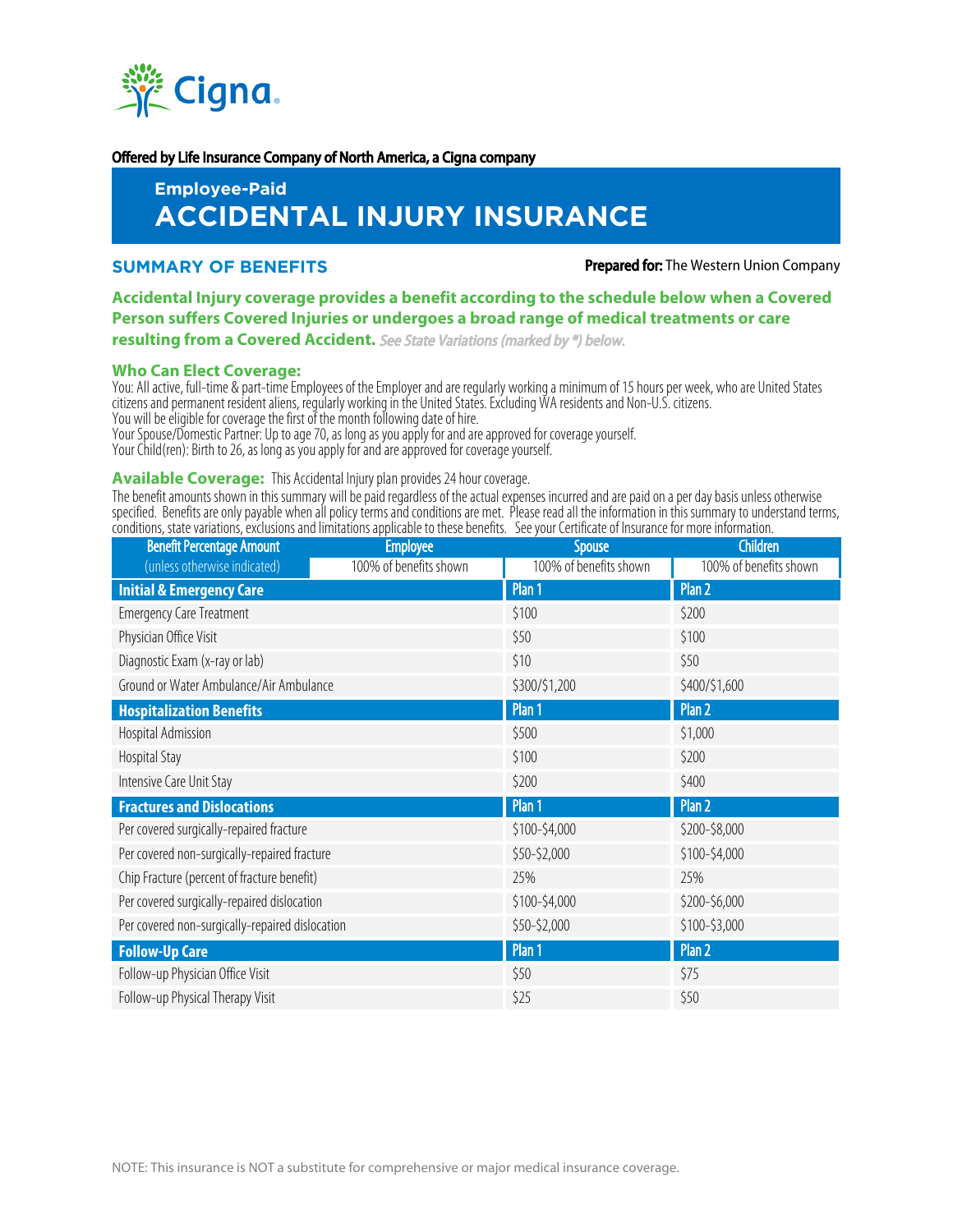# **Available Coverage — continued**

| <b>Enhanced Accident Benefits</b>                                                      | Plan 1  | Plan <sub>2</sub> |  |  |
|----------------------------------------------------------------------------------------|---------|-------------------|--|--|
| Examples:                                                                              |         |                   |  |  |
| Small Lacerations (Less than or equal to 6 inches long and requires 2 or more sutures) | S50     | \$100             |  |  |
| Large Lacerations (more than 6 inches long and requires 2 or more sutures)             | \$400   | \$600             |  |  |
| Concussion                                                                             | \$100   | \$150             |  |  |
| Coma (lasting 7 days with no response)                                                 | \$5,000 | \$10,000          |  |  |
|                                                                                        |         |                   |  |  |

Additional Accidental Injury benefits included - See certificate for details, including limitations & exclusions.

Portability Feature: You, your spouse, and child(ren) can continue 100% of your coverage at the time your coverage ends. You must be under the age of 70 in order to continue your coverage. Rates may change and all coverage ends at age 100. Applies to United States Citizens and Permanent Resident Aliens residing in the United States.

# **Your Cost of Coverage:**

| <b>Tier</b>             | Plan 1 | Plan 2  |
|-------------------------|--------|---------|
| Employee                | \$3.17 | \$6.14  |
| Employee and spouse     | \$5.41 | \$10.47 |
| Employee and child(ren) | \$5.50 | \$10.65 |
| Family                  | \$7.41 | \$14.38 |

Costs are subject to change. Actual per pay period premiums may differ slightly due to rounding.

# **Important Definitions and Policy Provisions:**

Coverage Type: Benefits are paid when a Covered Injury results, directly and independently of all other causes, from a Covered Accident. Covered Accident: A sudden, unforeseeable, external event that results, directly and independently of all other causes, in a Covered Injury or Covered Loss and occurs while the Covered Person is insured under this Policy; is not contributed to by disease, sickness, mental or bodily infirmity; and is not otherwise excluded under the terms of this Policy.

Covered Injury: Any bodily harm that results directly and independently of all other causes from a Covered Accident.

**Covered Person:** An eligible person who is enrolled for coverage under this Policy.

**Covered Loss:** A loss that is the result, directly and independently of other causes, from a Covered Accident suffered by the Covered Person within the applicable time period described in the Policy.

Hospital: An institution that is licensed as a hospital pursuant to applicable law; primarily and continuously engaged in providing medical care and treatment to sick and injured persons; managed under the supervision of a staff of medical doctors; provides 24-hour nursing services by or under the supervision of a graduate registered Nurse (R.N.); and has medical, diagnostic and treatment facilities with major surgical facilities on its premises, or available to it on a prearranged basis, and charges for its services. The term Hospital does not include a clinic, facility, or unit of a Hospital for: rehabilitation, convalescent, custodial, educational, or nursing care; the aged, treatment of drug or alcohol addiction.

When your coverage begins: Coverage begins on the later of the program's effective date, the date you become eligible, or the first of the month following the date your completed enrollment form is received unless otherwise agreed upon by Cigna. Your coverage will not begin unless you are actively at work on the effective date. Coverage for all Covered Persons will not begin on the effective date if hospital, facility or home confined, disabled or receiving disability benefits or unable to perform activities of daily living.

**When your coverage ends:** Coverage ends on the earliest of the date you and your dependents are no longer eligible, the date the group policy is no longer in force, or the date for the last period for which required premiums are paid. For your dependent, coverage also ends when your coverage ends, when their premiums are not paid or when they are no longer eligible. (Under certain circumstances, your coverage may be continued. Be sure to read the provisions in your Certificate.)

30 Day Right To Examine Certificate: If a Covered Person is not satisfied with the Certificate for any reason, it may be returned to us within 30 days after receipt. We will return any premium that has been paid and the Certificate will be void as if it had never been issued.